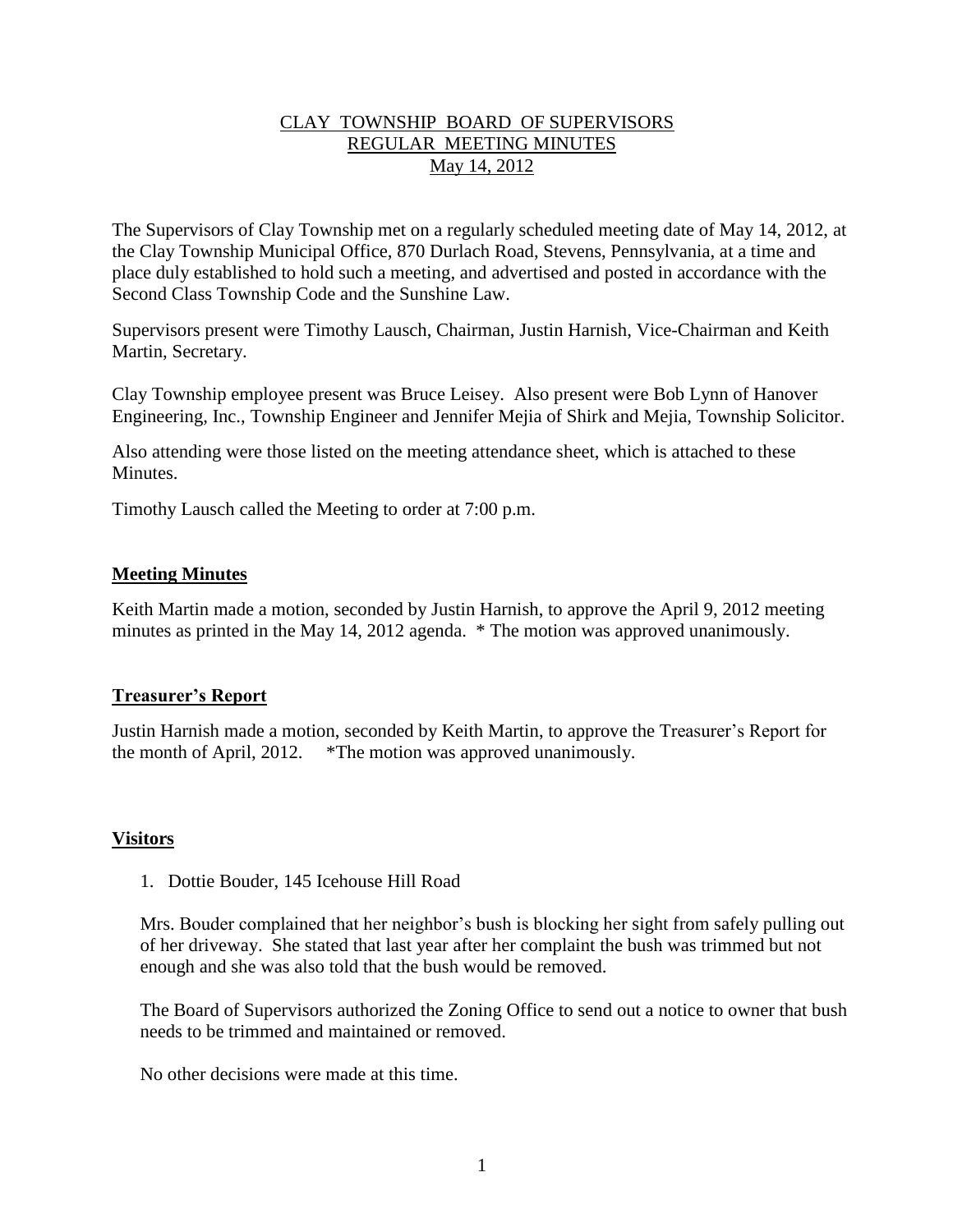2. Eric Nolt, 10 Mountain Spring Road

Bob Lynn, Township Engineer, reviewed the stream erosion issues. A joint permit will be needed to perform the work; the application time is about 6 months. The project will cost between \$30- 40,000 to remove gravel bar and \$4-5,000 to armor stream banks.

The Board of Supervisors authorized the Township Engineer to contact DEP to set up a meeting to discuss remedies.

No decisions were made at this time.

# **Engineer's Report**

1. Wildflower Pond Update

The depressions in the basin have been repaired.

Jennifer Mejia, Township Solicitor, updated the Board of Supervisors on the events since the last meeting. She informed the Board of Supervisors that the Developer is working on dedication issues.

Mr. Young, Attorney for John and Judy Echternach of 307 Sweet William Way, issued a request for copies of the pictures that the Township Engineer took of the storm water pipe damage at 307 Sweet William Way so another repair quote can be obtained.

No decisions were made at this time.

\*\* Keith Martin excused himself from meeting due to conflict with Countryside Enterprise\*\*

2. Countryside Enterprise – Sketch Plan, Waiver Requests

Ted Cromleigh, Developer Engineer and Marlin Sensenig, Developer reviewed the sketch plan with the Board of Supervisors. There was discussion on direction for waiver of Section 303 Preliminary Plan Submission and Section 602.(K) Street Right-Of-Way and Cartway Widths from 60'/38' to 50'/28'.

The Board of Supervisors is generally in agreement with the waiver request.

No decisions were made at this time.

\*\* Keith Martin returned to the meeting \*\*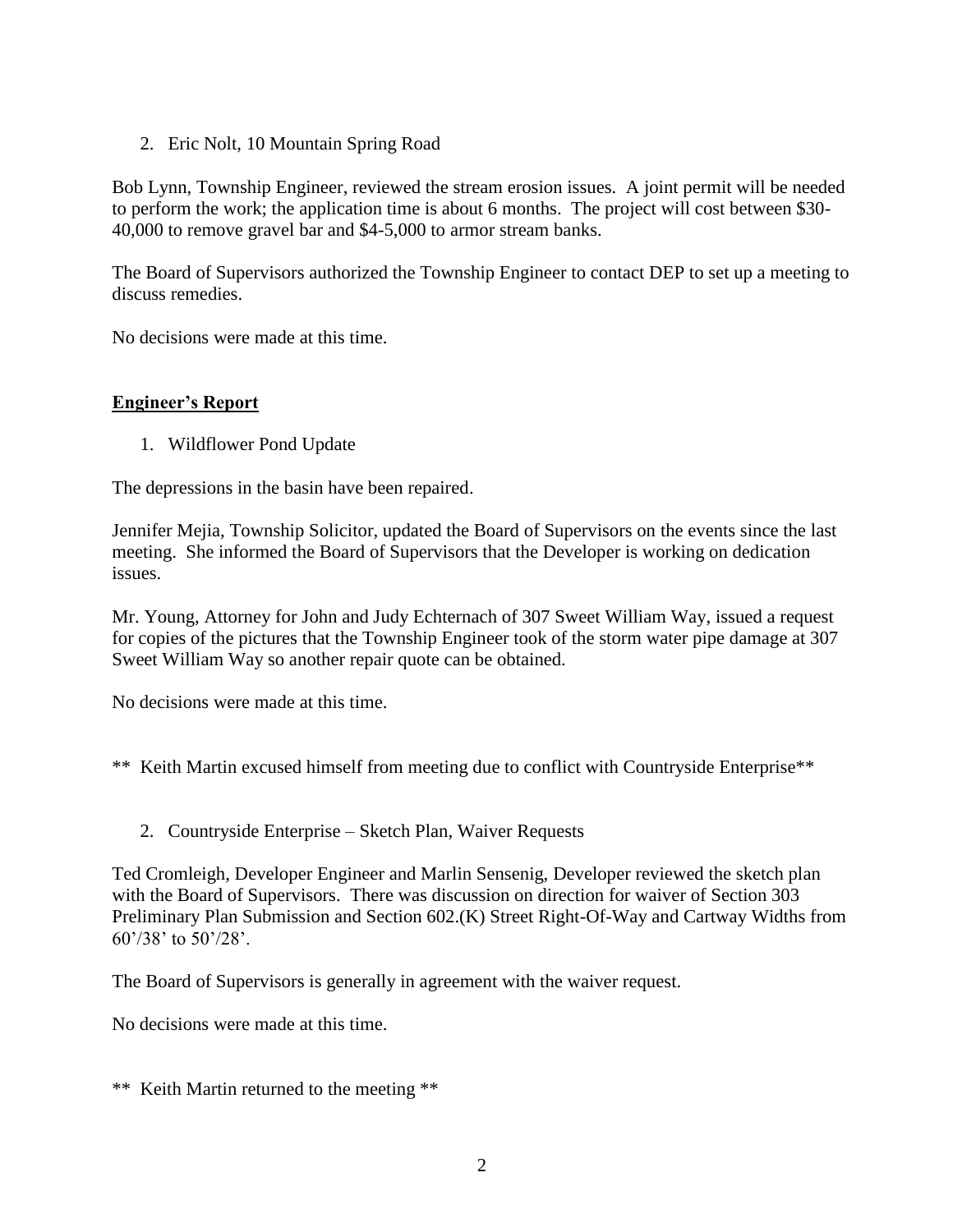3. Gary Landis – Escrow Release Request.

Bob Lynn reviewed the Hanover Engineering letter dated 5/10/12.

Keith Martin made a motion, seconded by Justin Harnish to approve release of the entire escrow in the amount of \$7,701.65. \* The motion was unanimously approved.

## 4. J. Paul Hursh MOU Improvement Guarantee

After review, Justin Harnish made a motion, seconded by Keith Martin to approve the J. Paul Hursh MOU Improvement Guarantee and Stormwater Maintenance Agreement. \* The motion was unanimously approved.

# 5. Countryside Development Storm Basin Remediation

Bob Lynn, Township Engineer, has a plan with encroachments and easements marked. Also marked are any fences or trees in the easements. There are approximately 12 property owners involved. The Township Engineer and Township Manager will meet with property owners to identify items that are in easements.

No other decisions were made at this time.

6. Fire Dam Storm Damage Remediation

Bob Lynn, Township Engineer, reviewed the damages with the Board of Supervisors.

The Board of Supervisors authorized the Township Engineer to allow DEP to review the proposed repairs to the dam.

No other decisions were made at this time.

7. Hometowne Square

There was no new information since last meeting.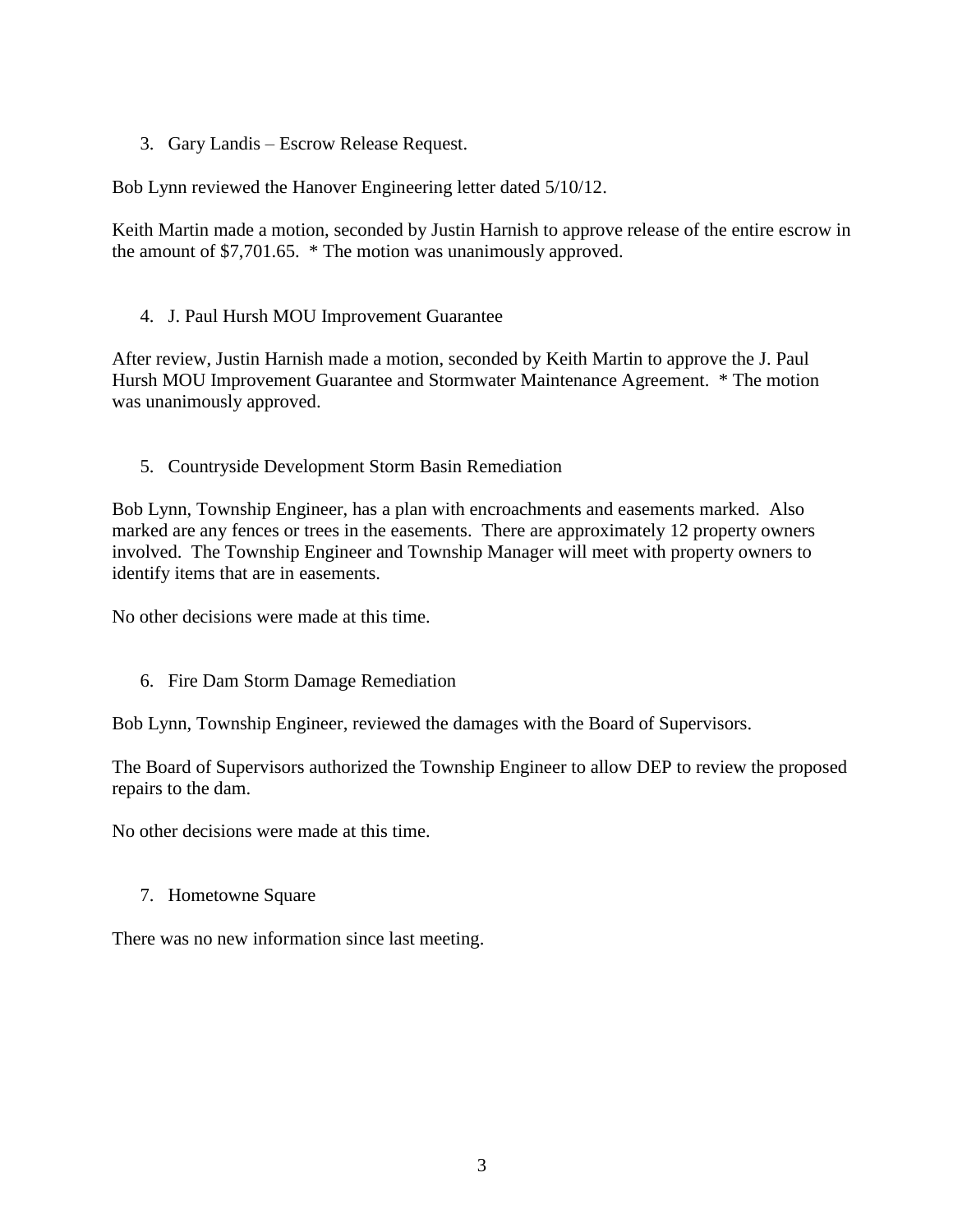# **New Business**

1. Snyder Lane – Speed Limit and Enforcement concerns

It was discussed that the Township can establish a speed limit of 25MPH between Clay School and end of residential district without performing a traffic study.

Keith Martin made a motion, seconded by Justin Harnish to draft an Ordinance for Snyder Lane from Clay School to end of Residential District (approximately 1300') at 25MPH and dedicate entire length of Garden Drive. \* The motion was unanimously approved.

2. Adopt Prevailing Wage Resolution

After review, Justin Harnish made a motion, seconded by Keith Martin to adopt Resolution #051412 supporting the adoption of Prevailing Wage Reform. \* The motion was unanimously approved.

3. Adopt Corporate Banking Authorization Resolution

After review, Keith Martin made a motion, seconded by Justin Harnish to adopt Resolution #051412A authorizing signatures of Bruce Leisey, Justin Harnish and Keith Martin for the Sewer Capital Improvement Fund. \* The motion was unanimously approved.

4. Award police car bids

After review, Justin Harnish made a motion, seconded by Keith Martin to award the bid for the 1995 Chevrolet Caprice in the amount of \$503.00 to Gary Calik; the bid for the 2005 Chevrolet Caprice in the amount of \$1,000 to Michael Corcoran and to reject the bid for the 2003 Dodge Intrepid in the amount of \$312. \* The motion was unanimously approved.

5. Approve and Execute Seal Coating and Line Painting Bids

Justin Harnish made a motion, seconded by Keith Martin to approve and execute the Line Painting bid in the amount of \$24,841.00 and the Seal Coating bid in the amount of \$64,662 (less Durlach Road). Both items bid through Cooperative Bidding and amount approved by Resolution #021312. \* The motion was unanimously approved.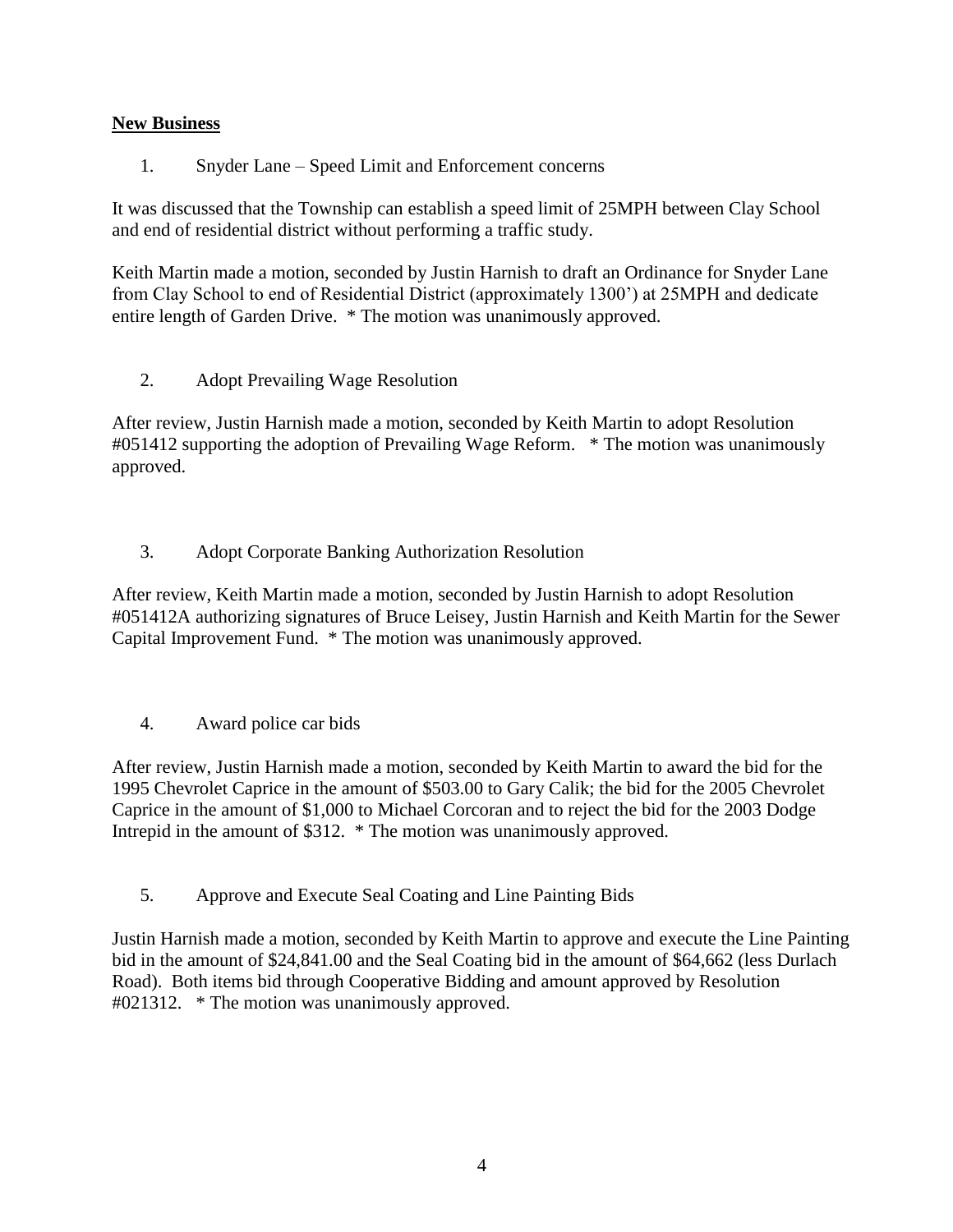6. Local Bridge Inspection Program

After discussion, Keith Martin made a motion, seconded by Justin Harnish to approve participation in the local bridge inspection program administered by PennDot. \* The motion was unanimously approved.

7. Charity Gardens Park Ball Field Score Board

After review, Justin Harnish made a motion, seconded by Keith Martin to approve Agway of Ephrata's proposal to furnish and install a scoreboard sign at Charity Gardens Park ball field as per the drawing design submitted to the Board of Supervisors. The Township Manager will send an approval letter to Agway. \* The motion was unanimously approved.

8. ACH Payment for Intergovernmental Insurance Coop

Keith Martin made a motion, seconded by Justin Harnish to authorize the Township Manager to set up an ACH payment with the insurance carrier for the monthly health insurance payment.  $*$ The motion was unanimously approved.

9. Authorize Non-Uniform Pension Plan Signature

Keith Martin made a motion, seconded by Justin Harnish to execute updated signature authorization forms for Non-Uniform Pension Plan. \* The motion was unanimously approved.

# **Executive Session**

Justin Harnish made a motion, seconded by Keith Martin to enter into Executive Session at 9:30 PM to discuss personnel and possible litigation issues. \* The motion was unanimously approved unanimously.

Keith Martin made a motion, seconded by Justin Harnish to hire Dennis Kissinger of 928 May Road, Lititz as part-time ground/maintenance employee at \$12.00 an hour with a max of 30 hours per week to the end of the lawn maintenance season determined by the Road Master. \* The motion was unanimously approved.

The Board of Supervisors authorized the Township Solicitor to send a letter to Mr. & Mrs. Echternach informing them that the Township will not advance funds for the repair of the sinkhole located on their property. No other decisions were made at this time.

Justin Harnish made a motion, seconded by Keith Martin to exit Executive Session at 10:30 PM. \* The motion was unanimously approved.